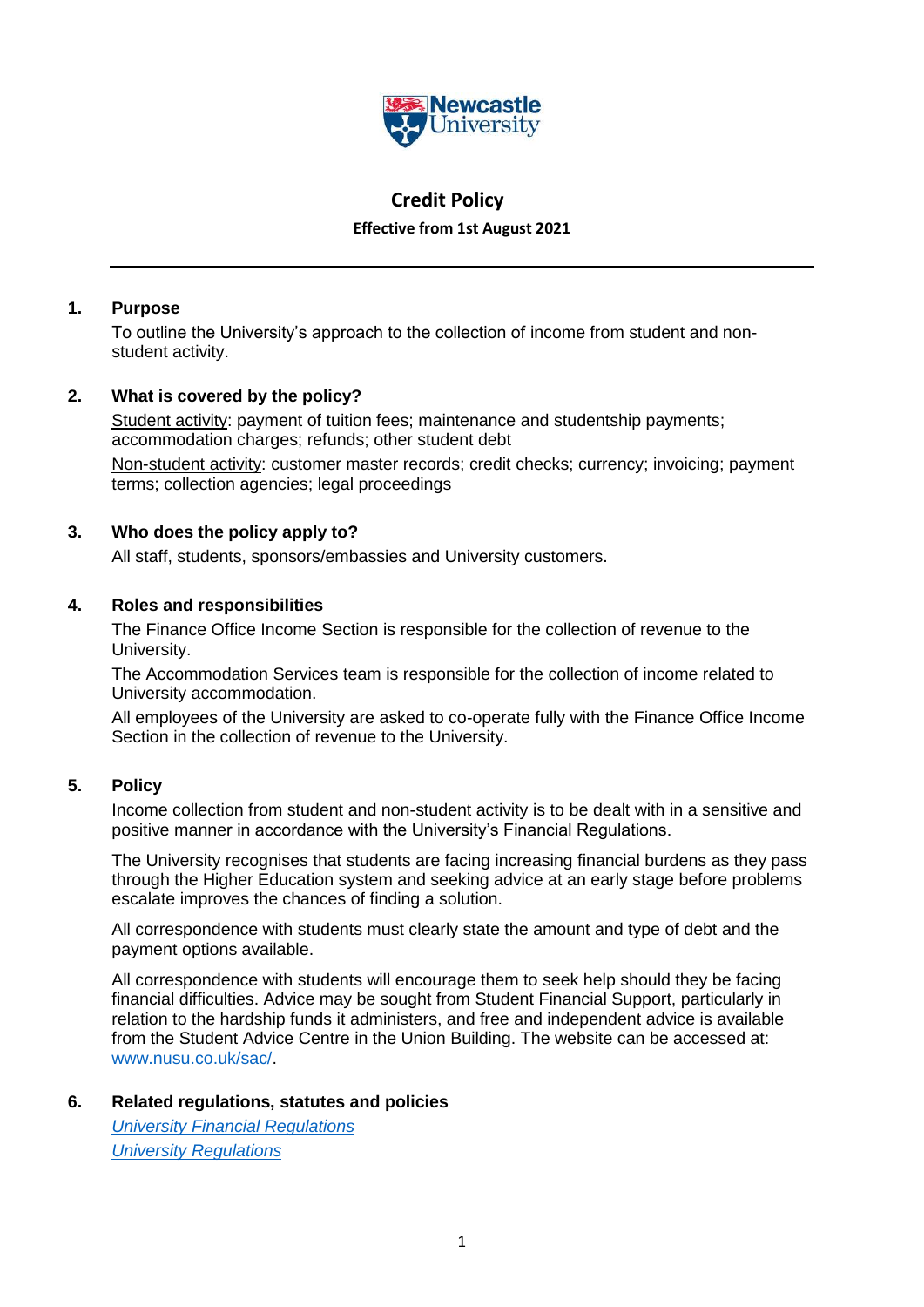**7. Procedure to implement the policy** Refer to Appendix 1.

# **8. Monitoring and reporting on compliance**

| What will be<br>monitored?                | <b>Frequency</b>                                                                                                                                  | <b>Method</b>                                                                        | Who by                                                               | <b>Reported to</b>                                                                      |
|-------------------------------------------|---------------------------------------------------------------------------------------------------------------------------------------------------|--------------------------------------------------------------------------------------|----------------------------------------------------------------------|-----------------------------------------------------------------------------------------|
| Payment of tuition<br>fees                | Continuous                                                                                                                                        | Reconciliation<br>of student<br>records. Fee<br>paid against<br>due date<br>schedule | <b>Tuition Fees</b><br>team - Income<br>section, Finance<br>Office   | Income Section<br>Manager                                                               |
| Payment of<br>accommodation fees          | Continuous                                                                                                                                        | Reconciliation<br>of student<br>records. Fee<br>paid against<br>due date<br>schedule | Accommodation<br>services                                            | Allocations<br>Manager,<br>Accommodation<br><b>Services</b>                             |
| Other student debt                        | Continuous                                                                                                                                        | Reconciliation<br>of unit<br>records                                                 | Relevant unit<br>within the<br>University                            | Outstanding<br>debt over £100 is<br>reported to the<br><b>Income Section</b><br>manager |
| Credit checks                             | Periodically plus<br>mandatory for<br>all companies<br>where the initial<br>order is over<br>£10k or where<br>payment<br>patterns have<br>changed | Via credit<br>reports                                                                | <b>Credit Control</b><br>team - Income<br>section, Finance<br>Office | <b>Finance Senior</b><br>Management<br>Team as<br>necessary                             |
| Follow up for unpaid<br>non-student bills | Invoice by<br>invoice basis<br>once debt is<br>past due date.                                                                                     | Reconciliation<br>reports                                                            | <b>Credit Control</b><br>team - Income<br>section, Finance<br>Office | Units for<br>authorisation to<br>take further<br>action                                 |

# **9. Failure to comply**

# **9.1 Tuition fees**

Tuition fees will normally be charged for a full academic year. Tuition fees are composite and include registration, tuition or supervision, access to library and IT services, examination, reexamination as an internal candidate and graduation at the students' primary campus. The arrangements for charging and collecting tuition fees are covered by the University's General Regulations. Failure to pay tuition fees can impact on a student registration and the services available to the student – see [www.ncl.ac.uk/regulations/docs/.](http://www.ncl.ac.uk/regulations/docs/)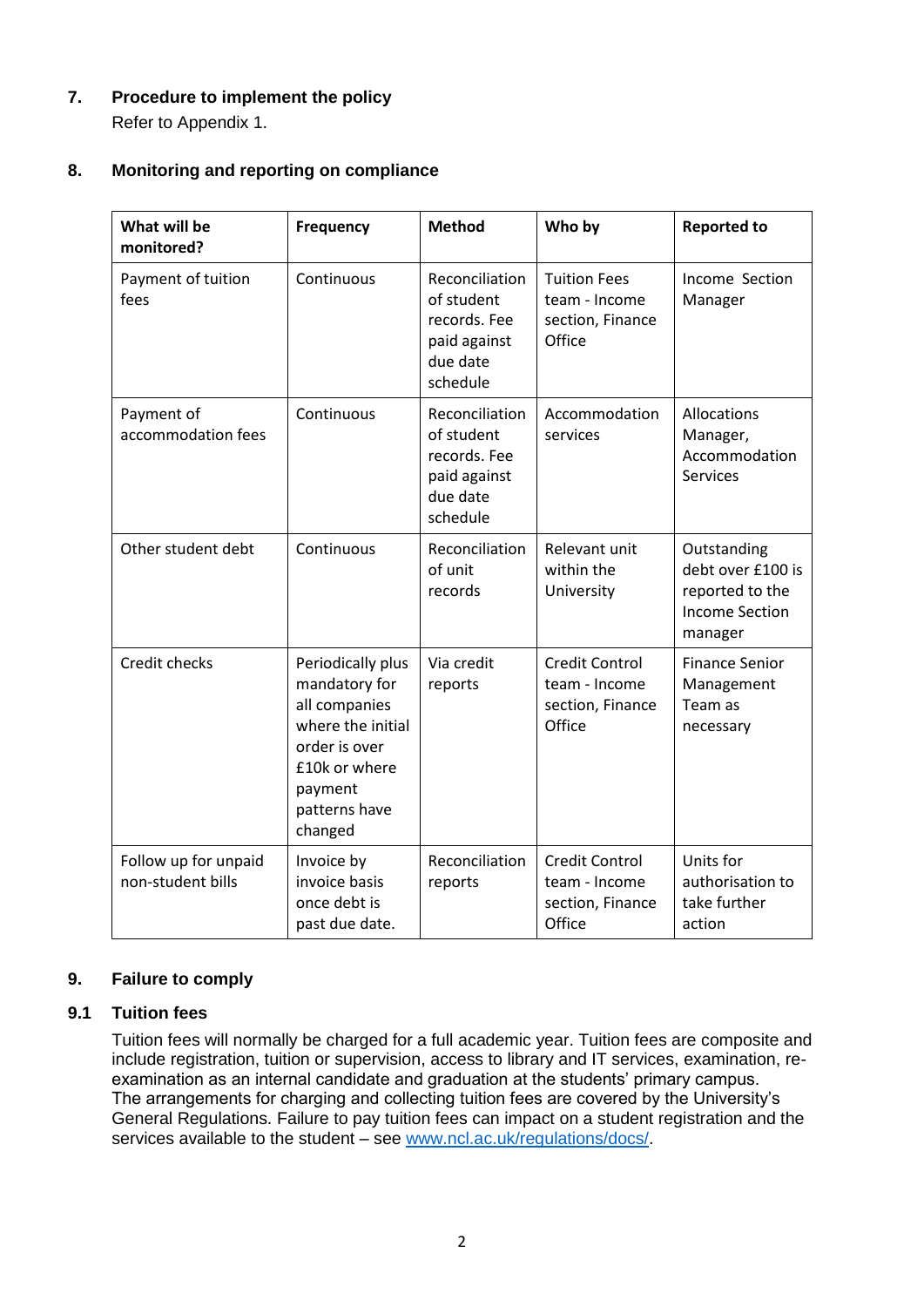Fees and other charges shall be paid at the times prescribed by the University. It is a condition of registration that the students have made adequate financial arrangements to cover the cost of all tuition fees and maintenance expenses for the whole period of study at the University.

Students who are supported by grant awarding bodies or other sponsors, or are deferring tuition fees by means of a fee loan from the Student Loans Company (SLC), shall provide the necessary information for the University to secure payment from the body concerned. Other students will be classified as self-supporting and will be responsible for the payment of their own fees.

Students who do not pay by the due dates may be liable to an administration charge of £25. Details of payment options are available from Finance and Planning.

Where there are any delays in the payments of tuition fees (or other charges relating to academic study at the University), whether by students themselves, a grant awarding body or other sponsor, and where those students cannot show reasonable cause and give a satisfactory assurance as to payment, the Academic Registrar or nominee may determine an appropriate sanction. Sanctions may include:

- suspension of the student's IT account, and thus access to University controlled facilities such as IT clusters and the Library;
- denial of the opportunity to sit University examinations or to have assignments assessed;
- denial of access to other University facilities, or such sanctions as may be approved from time to time by the Academic Registrar:
- exclusion from further study in the University. In special circumstances a student so excluded may be readmitted to the University on the authority of the Academic Registrar on payment of all outstanding fees and debts to the University together with an administration charge.

When sanctions are taken, the School/Graduate School and other relevant University departments who need to be aware of this will receive notification of which students are affected.

Any students who owe tuition fees will not be allowed to re-register at the start of the next academic year and will not be permitted to graduate. A notification will be sent to students to inform them of the situation.

No degree, diploma or other qualification shall be conferred upon students who have not fulfilled their financial obligations to the University, or are subject to ongoing disciplinary procedures. Any outstanding debt will be referred to an external collection agency and, if necessary, court action will be instigated.

#### **These sanctions may only be applied in the event of non-payment of University tuition fees. They may not be used as a means for handling any other type of debt.**

Where the University bank is unable to receive payments that involve either directly or indirectly countries that are subject to varying degrees of Economic Sanctions, students will need to make alternative arrangements to pay their fees.

## **9.2 Accommodation charges:**

Outstanding balances on accounts will not be pursued for less than £50; similarly refunds will not be made (unless specifically requested) for less than £50.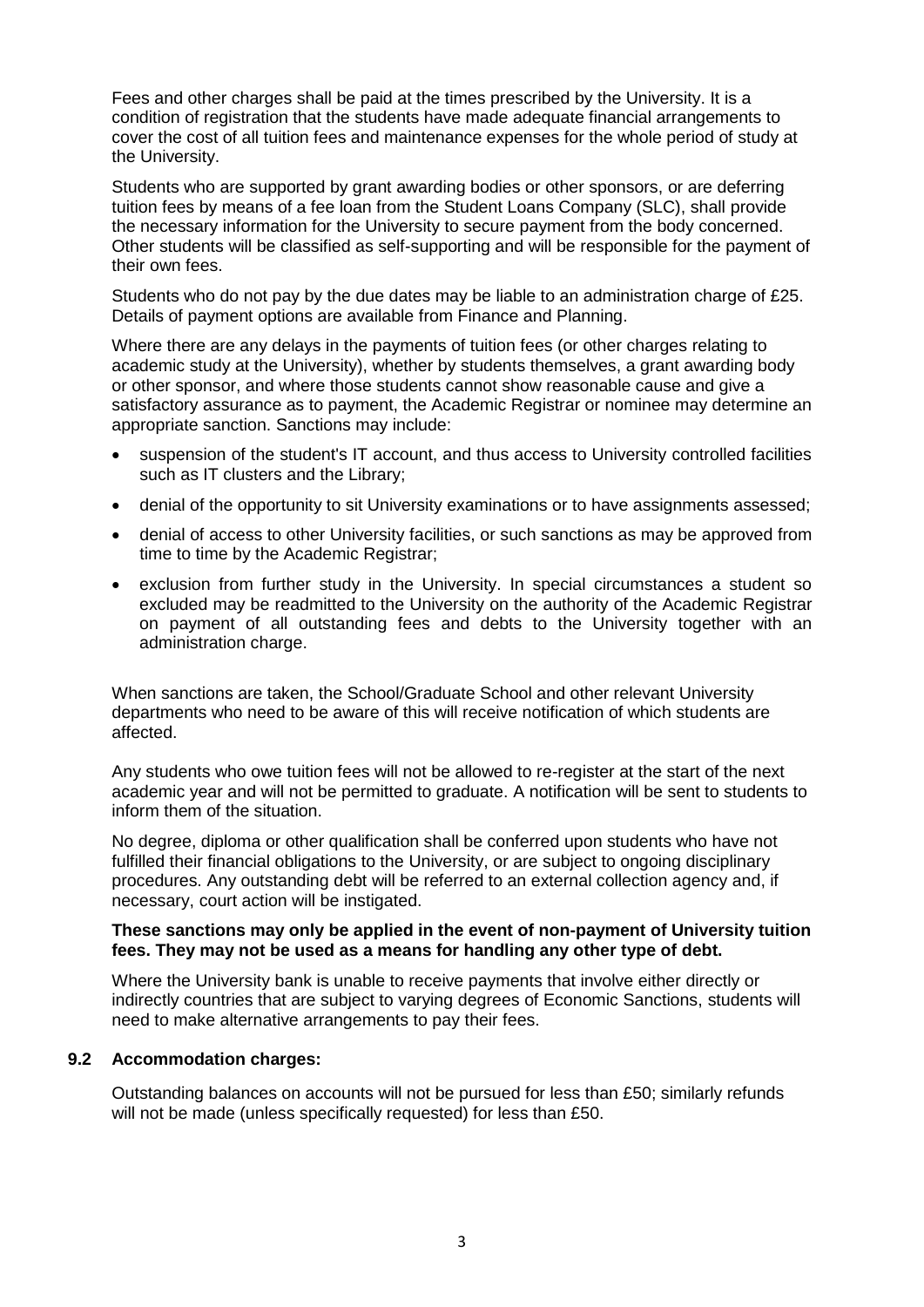#### **9.2.1 Students**

Students must make payments in line with their contracts. Students whose account continues to be in arrears may lead to referral to an external debt collection agency and in limited circumstances, a request to vacate the property.

Students may be able to re-negotiate their payment terms with the Accommodation Service.

Students with accommodation debt on their account at the time of Registration will not be allocated University accommodation and will be subject to an interview with the Accommodation Service to agree a repayment plan. Defaulters will be referred to a debt collection agency and if necessary, court action will be taken.

#### **9.2.2 Visitors**

In the event of continued non-payment of arrears (and after completion of follow up processes a decision will be made as to whether to refer to an external debt collection agency and/or in limited circumstances, a request to vacate the property.

These procedures will be followed in conjunction with the terms of the contract.

#### **9.2.3 Students who have left the University**

Students who have left Newcastle University with Accommodation charge arrears will be treated differently to current students.

Those leaving during the academic year will have their accounts referred to the Accommodation Credit Control team. The first letter to the student will outline the debt, future possible procedures and warning of the last chance for contact.

If no contact is made within seven days one final attempt will be made to recover the debt. The Allocations Manager will then make the decision as to whether to refer the debt to an external collection agency

#### **9.3 Other student debt**

Other student debt may be Library fines, disciplinary fines, Student Wellbeing short term loans, or any other such non- Tuition Fee debt as deemed ancillary by the University.

In the case of other debt the debt will initially be held and monitored by the relevant Unit within the University. An initial letter will be sent to the student requesting payment and it is expected that these debts will be paid back when they become due.

If payment is not made by the stated deadline, the individual Unit will send follow up letters in line with their individual procedures. Once the follow up letters have proved ineffective and the debt remains outstanding, for student debts over £100 only, the Unit will raise an invoice with payment terms of 7 days. Should the student dispute the amount or reason for the debt they must speak to the relevant Unit.

If the invoice then remains outstanding after the payment deadline the Finance Office will pass the debt to a Debt Collection Agency for their immediate action. Once the debt has been passed to the Debt Collection Agency the student should only enter into correspondence with the Debt Collection Agency regarding the debt.

#### **9.4 Non- student activities**

Follow-up activity with customers who have not paid their bills by the due date will be the sole responsibility of the Credit Control Team within Finance and Planning.

This is carried out on an invoice by invoice basis and consists of letters, e mails and phone calls as appropriate for the customer.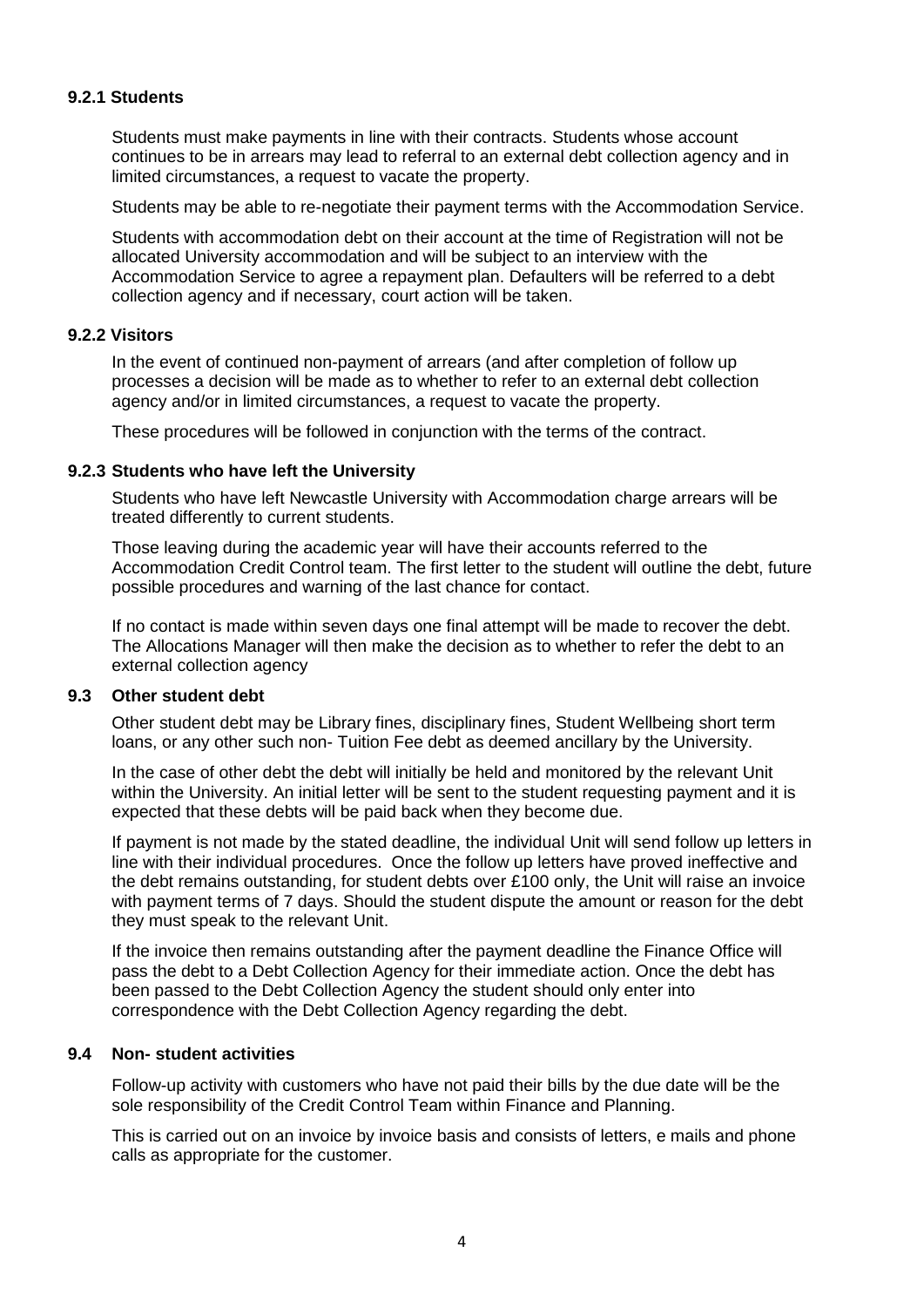The Credit Control Team will send Units a request for authorisation to take further action approximately 7 days after sending the final notice to the customer.

The request must be completed and signed by an authorised signatory and returned to the Credit Control Team within ten working days.

Outstanding balances on accounts will not be pursued for less than £50; similarly refunds will not be made (unless specifically requested) for less than £50.

A number of collection agencies for use will be approved by the Income Section Manager.

Once a debt has been passed to an agency, or is with the County Court, Units must not enter into negotiations with the debtor.

Units will be charged with any recovery costs and with any bad debts, unless alternative arrangements have been made with the Executive Director of Finance.

The customer account will be blocked for use by all Units until the account has been cleared.

In limited circumstances it may be necessary to instigate legal proceedings for the recovery of debt. The Income Section Manager will take responsibility for all cases referred to the County Court.

Fixed court costs will be borne by the Unit on issue of the summons. The costs will be paid by the defendant if the claim is successful and the Unit reimbursed.

The Unit must co-operate fully with the Income Section Manager and the County Court's timetable e.g. providing information, contracts, statements etc.

The Income Section Manager will advise the Unit at all stages of proceedings and will advise on enforcement after Judgment has been obtained.

The customer account will be blocked for use by all Units until the account has been cleared.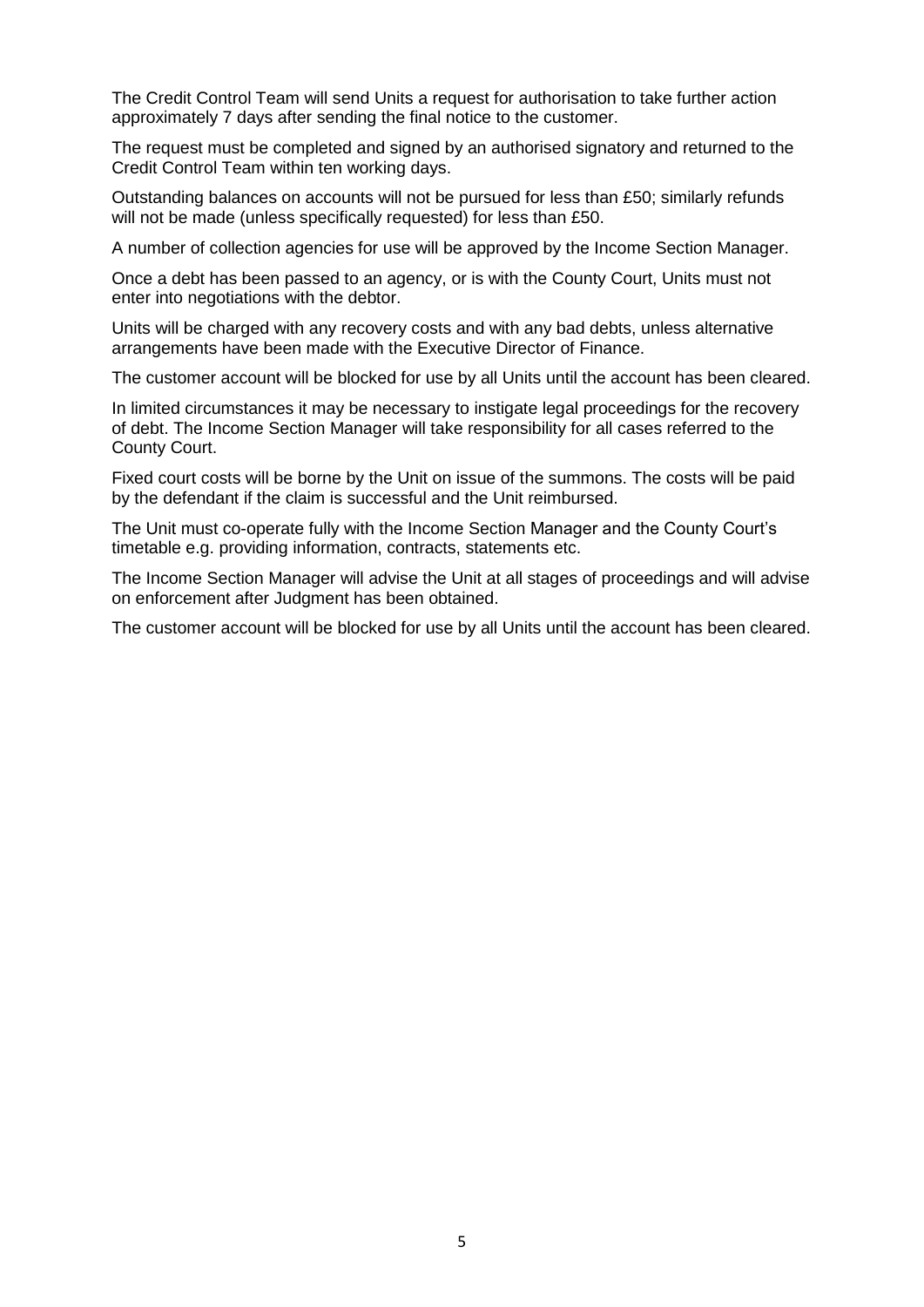| <b>Document control information</b>                                                                                                          |                                  |                                       |      |
|----------------------------------------------------------------------------------------------------------------------------------------------|----------------------------------|---------------------------------------|------|
| Does this replace another policy?                                                                                                            | Yes / No If yes please state. NO |                                       |      |
| Approval                                                                                                                                     |                                  |                                       |      |
| Approved by: Richard Dale, Executive Director of Finance                                                                                     | Date: 28/07/21                   |                                       |      |
| <b>Effective from: 1st August 2021</b>                                                                                                       |                                  |                                       |      |
| Review due: June 2022                                                                                                                        |                                  |                                       |      |
| <b>Responsibilities</b>                                                                                                                      |                                  |                                       |      |
| <b>Executive sponsor: Richard Dale, Executive Director of</b><br><b>Finance</b>                                                              |                                  |                                       |      |
| Policy owner: (This maybe an officer or Committee)                                                                                           |                                  | Karen Carvell, Income Section Manager |      |
| <b>Policy author:</b>                                                                                                                        |                                  | Karen Carvell, Income Section Manager |      |
| Person(s) responsible for compliance: Richard Dale,<br><b>Executive Director of Finance</b>                                                  |                                  |                                       |      |
| <b>Consultation</b>                                                                                                                          |                                  |                                       |      |
| <b>Version</b>                                                                                                                               | <b>Body consulted</b>            |                                       | Date |
| June 2021                                                                                                                                    |                                  |                                       |      |
|                                                                                                                                              |                                  |                                       |      |
| <b>Equality Impact Assessment:</b>                                                                                                           |                                  |                                       |      |
| Does the policy have the potential to impact on people in a different way because of their protected<br>characteristics? Yes/ No/ Unsure: NO |                                  |                                       |      |
| If yes or unsure please consult the Diversity Team in HR for guidance                                                                        |                                  |                                       |      |
| Initial assessment by:                                                                                                                       |                                  | Date:                                 |      |
| Key changes made as a result of Equality Impact Assessment                                                                                   |                                  |                                       |      |
| <b>Document location</b>                                                                                                                     |                                  |                                       |      |
| https://newcastle.sharepoint.com/docs/Financial%20Policies/Forms/AllItems.aspx                                                               |                                  |                                       |      |
|                                                                                                                                              |                                  |                                       |      |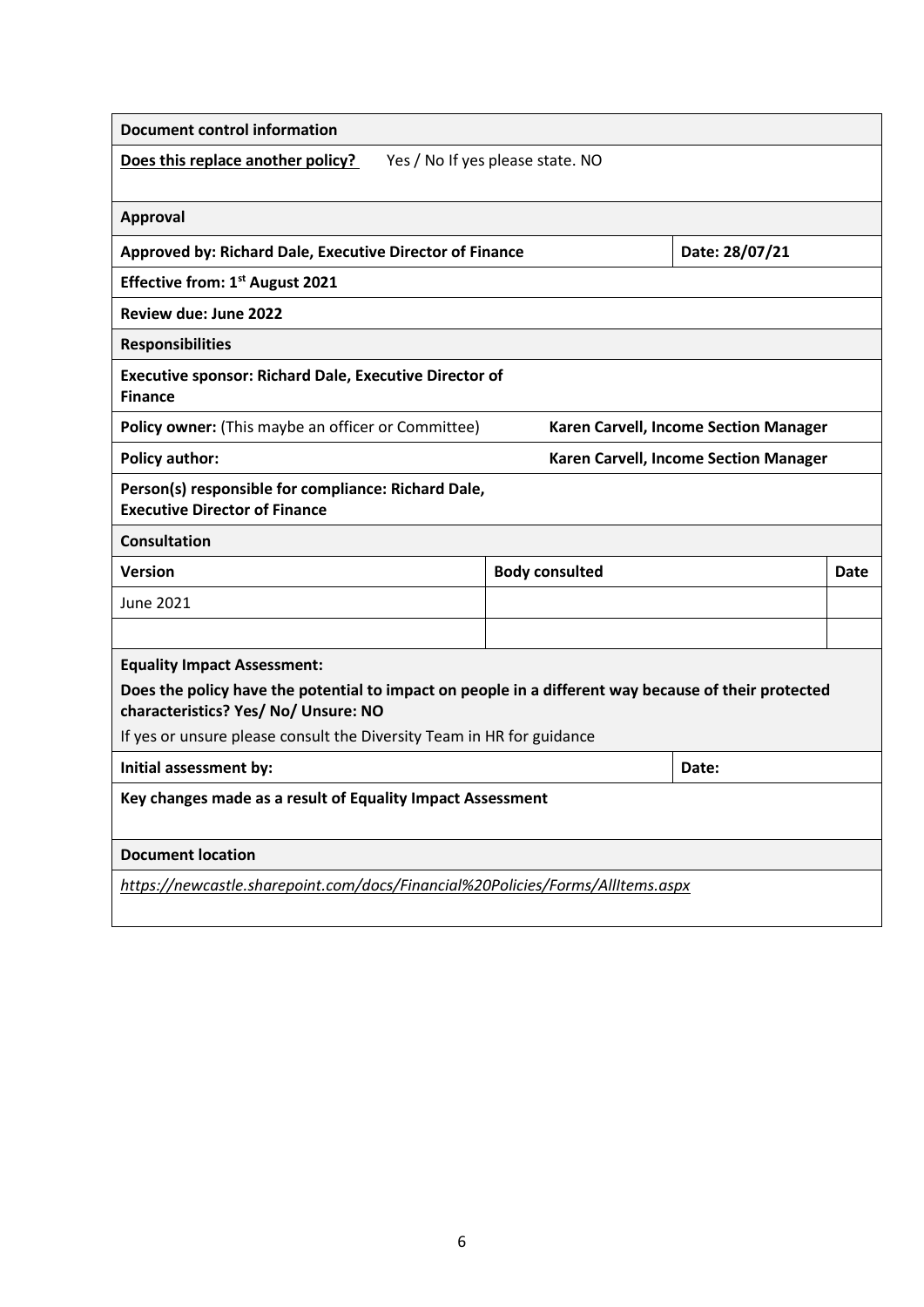# **Appendix 1**

# **Procedure to implement the policy**

# **1. Students**

# **1.1 Tuition Fees - Introduction**

From August 2021 students will fall into one of 2 fee paying categories: Home Fees or International Fees. Which category the student falls into depends on whether certain criteria is met.

- Homes fees apply to *UK students, Irish students, Students from Crown Dependencies, other EU students who started their course before August 2021 and students with settled or pre-settled status.*
- International Fees apply to all other students.

## **1.2 Home Fee paying Undergraduates and PGCE students, excluding students from the Crown Dependencies**

*This applies to undergraduate and PCGE: UK students, Irish students, other EU students who started their course before August 2021 and students with settled or pre-settled status.*

Students are not required to pay their tuition fees whilst they are studying. Instead, students may choose, if they wish, to defer the payment of all or part of their fees until after they have graduated. In order to defer the payment of fees (in full or in part), students must take out a fee loan through the SLC. The SLC then pays the tuition fee to the University on behalf of the student. If a student has previously studied at undergraduate degree level they may not qualify for an SLC loan and should contact the SLC for further information. Students who choose not to defer their tuition fees will be invoiced for payment in three instalments.

For self-funding students:

- Three instalments are offered with the dates 26th November, 31st January and 30th April or the nearest working day.
- Tuition fees that are paid in full by 26th November attract a discount of 2%.
- The preferred method of payment is direct debit.
- For all instalments due, an e mail reminder will normally be sent to students at least two weeks before the instalment becomes due.

## **1.3 Home Fee paying Postgraduate Taught Students (self-funding)**

*This applies to Postgraduate Taught: UK students, Irish Students, other EU students who started their course before August 2021 and students with settled or pre-settled status. In addition this also applies to Students from the Crown Dependencies.*

Though full payment is not due upfront, students who pay their fees in full by the end of the Arrival, Welcome and Registration period will be entitled to a 2% discount on the part of the fees they are responsible for paying themselves.

Special arrangements can be agreed for registration pending payment. These special arrangements will be authorised by the Income Section Manager on a case by case basis and will not normally exceed one month.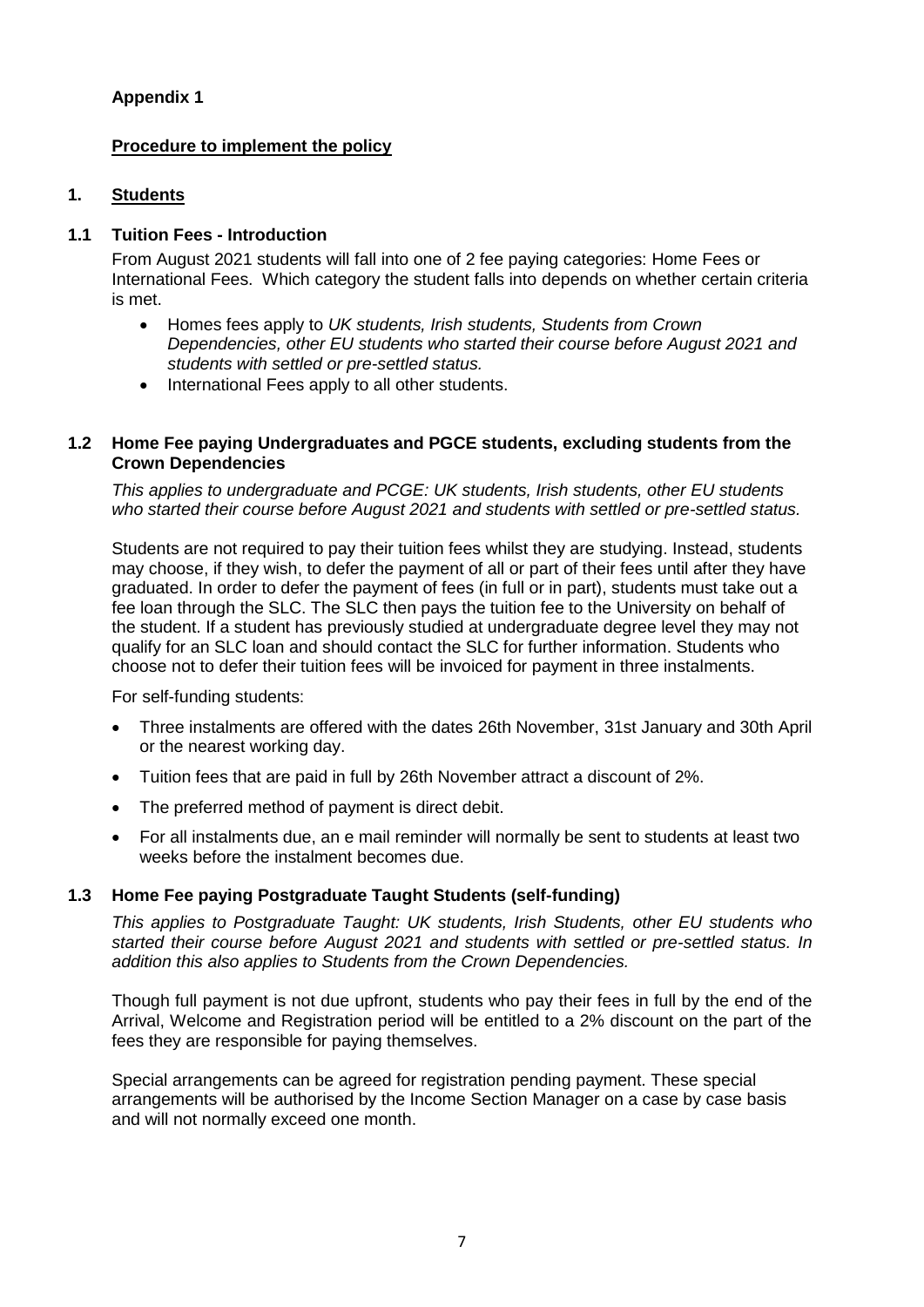Students studying on an eligible Postgraduate Taught Course will be eligible to pay tuition fees in six instalments (upon request for Students from the Crown Dependencies)

# **Eligibility Criteria**

Students are eligible to pay by six instalments if they:

- Have accepted an offer to study an eligible postgraduate taught course
- Are studying on a course starting in September
- Are paying the Home tuition fees
- Have a UK bank account.

A taught postgraduate course could be one of the following:

- Postgraduate certificate (PGCert)
- Postgraduate diploma (PGDip)
- A Master's course (e.g. MA,MSc)

A list of eligible and non-eligible courses can be found at: <https://www.ncl.ac.uk/tuition-fees/instalments/#homefeepayingstudents>

Students who do not take advantage of the 2% discount will need to make a payment of 20% of their annual tuition fee at or before registration. The remaining balance is payable in five instalments by Direct Debit only, on the following dates (or the nearest working day):

- 26<sup>th</sup> November: 16% of annual tuition fee
- Last working day of January: 16% of annual tuition fee
- Last working day of February: 16% of annual tuition fee
- Last working day of April: 16% of annual tuition fee
- Last working day of May: 16% of annual tuition fee

Direct Debit forms must be completed 3 weeks prior to the first instalment date. Exact dates will be displayed on S3P each year.

Failure to complete a direct debit could result in the student being asked to pay the remainder of funds immediately.

Students who can demonstrate they have applied for a Postgraduate Masters Loan and this has been approved are also eligible to pay their fees in 3 instalments in line with the dates of the payments of their loan.

For students not eligible to pay in 6 instalments:

- Two instalments are offered. The first is due at registration and the second on the  $31<sup>st</sup>$ January or the nearest working day, or other date agreed by the Income Section Manager when the programme of study starts at a time other than the Autumn Term. An e mail reminder will normally be sent to students two weeks before the instalment becomes due.
- Tuition Fees that are paid in full at or before registration attract a discount of 2%.

## **1.4 Home Fee paying Postgraduate Research Students (self-funding)**

*This applies to Postgraduate Research: UK students, Irish Students, other EU students who started their course before August 2021 and students with settled or pre-settled status. In addition this also applies to Students from the Crown Dependencies.*

 $\bullet$  Two instalments are offered. The first is due at registration and the second on the 31<sup>st</sup> January or the nearest working day, or other date agreed by the Income Section Manager when the programme of study starts at a time other than the Autumn Term. An e mail reminder will normally be sent to students two weeks before the instalment becomes due.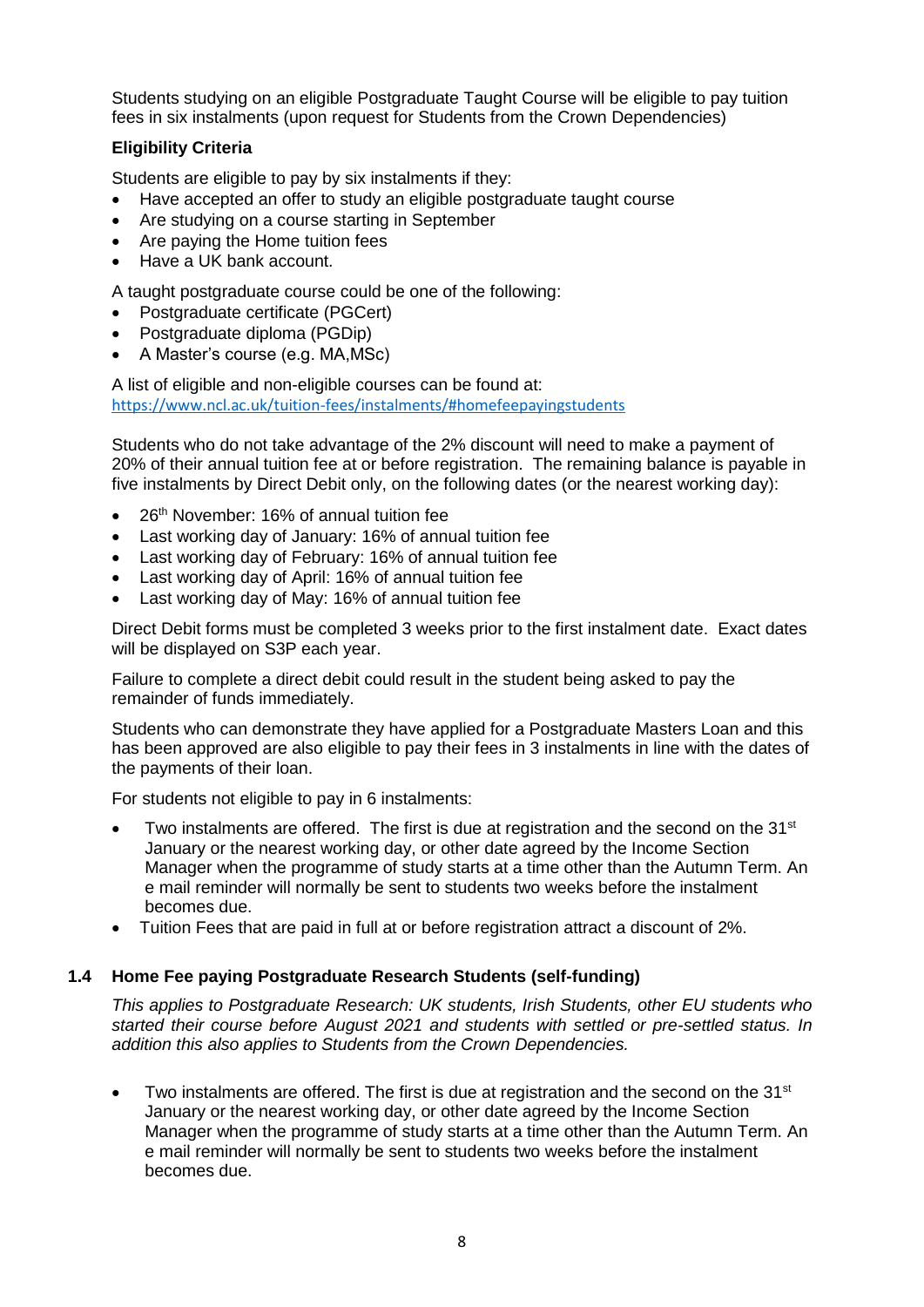- Tuition fees that are paid in full at or before registration attract a discount of 2%.
- Students who can demonstrate they have applied for a Doctoral Loan and this has been approved will be offered the chance to pay their fees in 3 instalments to coincide with the dates of the payments of their loan.
- Special arrangements can be agreed for registration pending payment. These special arrangements will be authorised by the Income Section Manager on a case by case basis and will not normally exceed one month.

## **1.4 International Fee paying Undergraduate and Postgraduate students (self-funding) and Home Fee paying Undergraduate students from the Crown Dependencies**

- $\bullet$  Two instalments are offered. The first is due at registration and the second on the 31st January or the nearest working day, or other date agreed by the Income Section Manager when the programme of study starts at a time other than the Autumn Term. An e mail reminder will normally be sent to students two weeks before the instalment becomes due.
- Tuition fees that are paid in full at or before registration attract a discount of 2%.
- Special arrangements can be agreed for registration pending payment. These special arrangements will be authorised by the Income Section Manager on a case by case basis and will not normally exceed one month.

# **1.5 Sponsors/Embassies**

Invoices are raised with 30 day payment terms. No discounts or instalments are offered to sponsored students. Should a Sponsor/Embassy default on payment of tuition fees, the responsibility for payment of the fees will revert to the student.

# **1.6 Charging Policy for Students Withdrawing from the University or Suspending Studies**

Any refund of tuition fees and/or reduction in fee liability is at the discretion of Newcastle University.

Charges will not be levied for students who withdraw in the first 2 weeks of Term 1.

In all cases any other tuition fee debts owing to the University will be subtracted from any refund of fees.

The University will apply the following rules when calculating the fee liability for students who are withdrawing from the University or suspending studies:

## **1.7 Home Fee Paying Undergraduate students, excluding students from the Crown Dependencies**

*This applies to undergraduate and PCGE: UK students, Irish students, other EU students who started their course before August 2021 and students with settled or pre-settled status*

The amount of tuition fees the student will be liable to pay will depend on the term in which they withdraw or suspend. If the Student withdraws or suspends:

- From week 3 of Term 1 they will be charged 25% of the total academic year's fee.
- Anytime during Term 2 they will be charged 50% of the total academic year's fee.
- Anytime during Term 3 they will be charged 100% of the total academic year's fee.

## **1.8 International Fee paying Undergraduates, and Undergraduates from the Crown Dependencies, and all Postgraduate students**

When withdrawing or suspending studies, students will be charged pro rata based on the number of weeks in attendance. Where payment has been made, refunds will be given calculated on the same basis.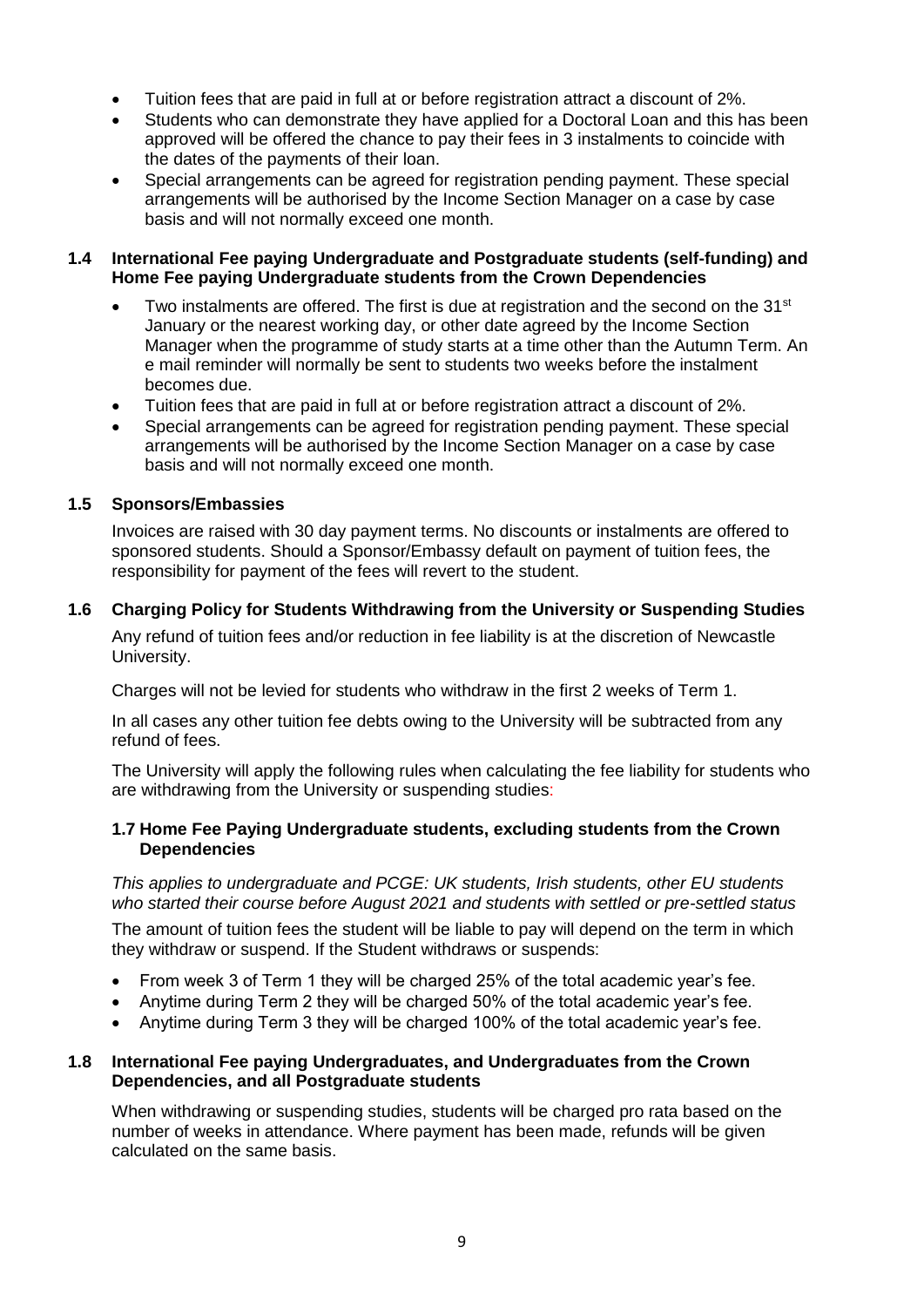- For undergraduate students the charges will be pro rata over 30 or 31 weeks (depending on how the University calendar falls).
- For all postgraduate students the charges will be pro rata over 41 or 42 weeks (depending on how the University calendar falls).

## **1.9 Refunds**

 $\overline{a}$ 

Refunds should not be made to students who owe tuition fees and will only be made in accordance with Finance and Planning policies.

Refunds will not normally be made for amounts less than £50 unless requested by the student.

Deposits are non-refundable, so where a student has been required to pay a deposit it is preferable that all conditions have been met to secure a place on the programme prior to payment of the deposit.

<span id="page-9-0"></span>Refunds will be returned via the same method as the original transaction (except where payment was made by cash<sup>1</sup> or cheque) and to the source of the original transaction. The University does not take any responsibility for payments made by a third party.

A refund request will be required where appropriate, including proof of payment leaving bank account if payment was made by cas[h](#page-9-0)<sup>1</sup> or cheque. For other reasons (e.g. card expired/bank account closed) where a refund cannot be returned via the same method, to the source of the transaction, proof will be required relating to who made the payment and from where, or any other such proof as requested by the Finance Office.

#### **1.10 Maintenance and Studentship Payments**

The University may reclaim any overpayment made to students should they interrupt or terminate from their study during the academic year.

This includes any overpayments due to changes in mode of study, maternity/paternity leave or sick leave.

<sup>1</sup> Cash is no longer accepted, but fees may have previously been paid by cash.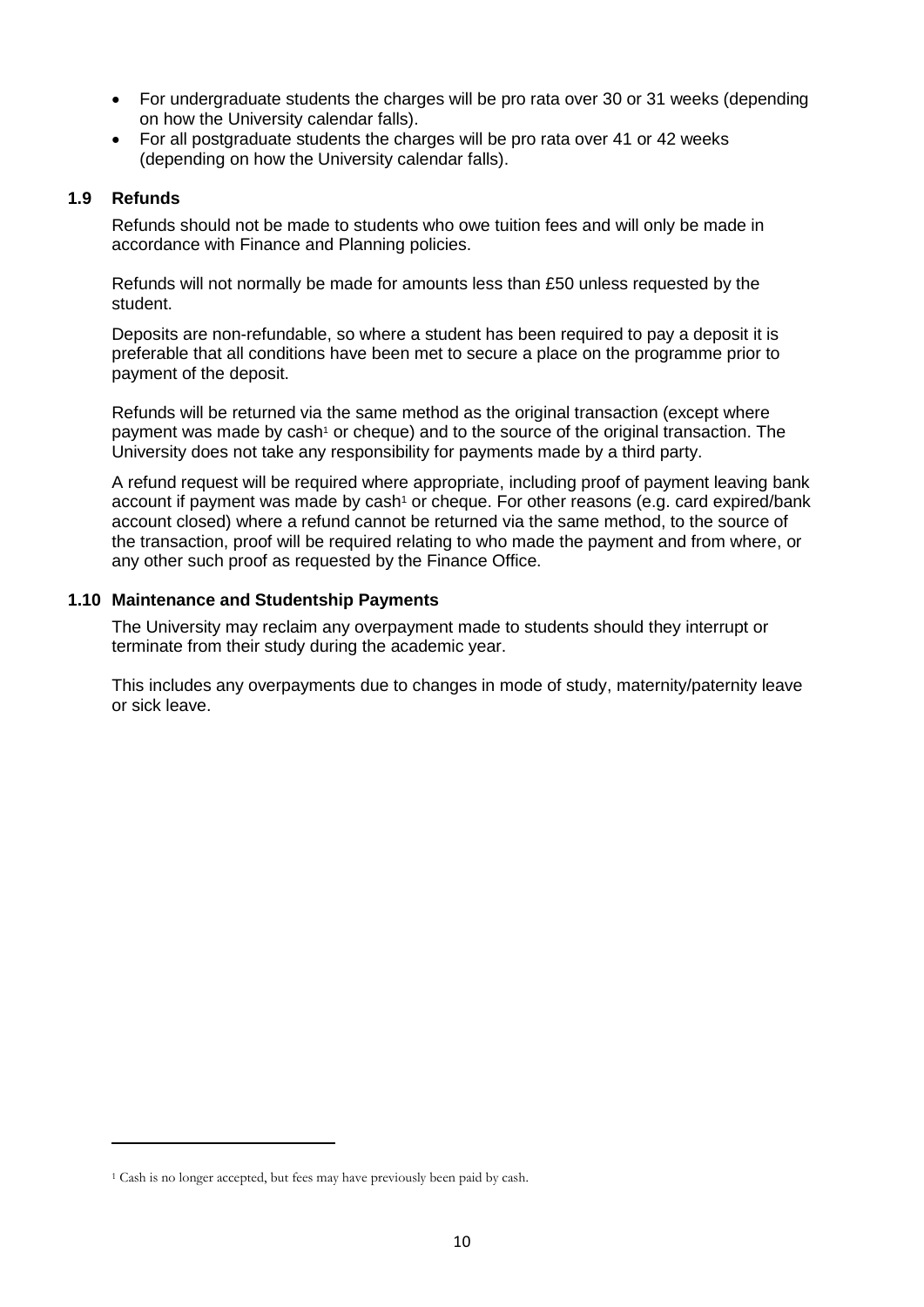## **1.11 Accommodation Service (Newcastle based students)**

#### **1.11.1 Terms and Conditions of Contract**

All details in respect of tenancy conditions, fees and charges and early termination charges can be found on the University website.

#### **1.11.2 Payment Terms**

Students can choose to pay the full year by debit/credit card, cheque or use bank transfer by Western Union. For security reasons we do not accept payment in cash. Those students with a contract for the full academic year or those studying for one semester only and paying the full charge within seven days of the commencement of the tenancy, may be eligible for a 2% discount on the full charge.

Students can choose to pay termly instalments by debit/credit card or bank transfer by Western Union. If these methods are not suitable then cheques will be accepted. Other instalments will be taken by Direct Debit.

## **1.11.3 Refunds**

Refunds will not be made to students owing accommodation charges.

Refunds will not normally be made for amounts less than £50 unless requested by the student.

Refunds will be returned via the same method as the original transaction (except where payment was made by cash<sup>[1](#page-9-0)</sup> or cheque) and to the source of the original transaction. The University does not take any responsibility for payments made by a third party.

A refund request will be required where appropriate, including proof of payment leaving bank account if payment was made by  $cash<sup>1</sup>$  $cash<sup>1</sup>$  $cash<sup>1</sup>$  or cheque. For other reasons (e.g. card expired/bank account closed) where a refund cannot be returned via the same method, to the source of the transaction, proof will be required relating to who made the payment and from where, or any other such proof as requested by the Accommodation Service.

## **2. Non Student Activity**

#### **2.1 Customer master records**

All credit sales invoices require the existence of a valid Management Information System (SAP) customer record.

The Credit Control Team [Sales-Master@ncl.ac.uk](mailto:Sales-Master@ncl.ac.uk) is responsible for creating and amending all SAP master records for customers and sales materials. Instructions for Units requesting new customer accounts and materials are provided at [https://nufin.ncl.ac.uk.](https://nufin.ncl.ac.uk/)

This process will normally be completed within 24 hours of the request if all required information is provided and if the initial order value is within the recommended credit limit.

## **2.2 Credit Checking Procedure**

The University wants to encourage business but at the same time maintain an accurate and up to date database of customers, whilst identifying consistent bad payers and potential bad debtors.

A credit check of all customers, where data is available, will be required if the initial order is over £10,000<sup>2</sup>. The credit check must be done prior to confirmation of an order or contract.

1

<sup>2</sup> Where a credit report is available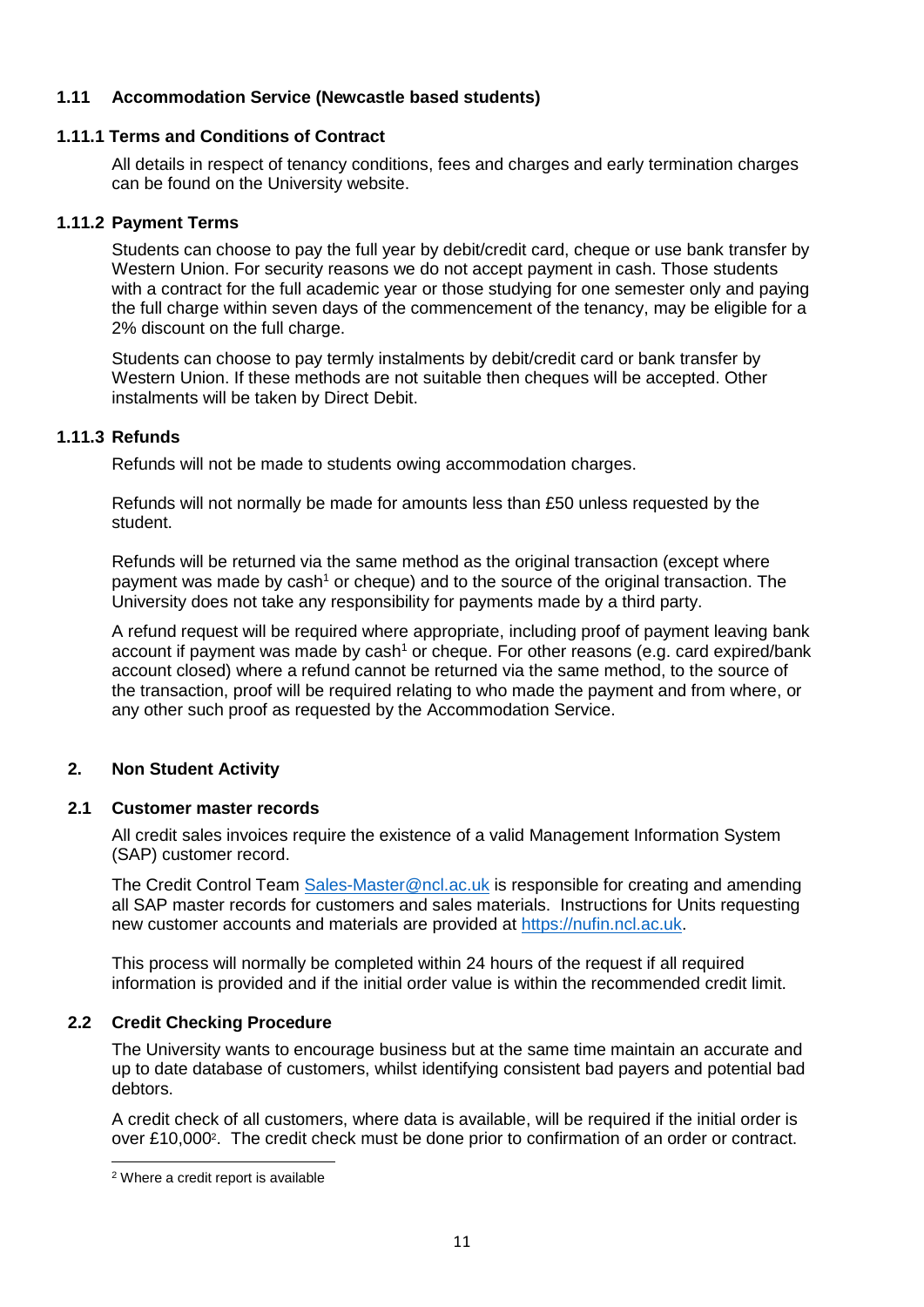The Credit Control Section in Finance and Planning will assess the credit check and:

- If the company is high risk they will inform Grants and Contracts/Research and Enterprise Services/JRO and CFM (for contracts originating from Research and Enterprise Services), or the originating Unit (other business). Authorisation from a member of the Finance Management Team will be required if the order is greater than the recommended level.
- If there is little to no risk and/or the value of the order is not significant, no further action will be recommended.
- Apply the relevant credit limit in SAP.

Additional safeguards should be considered when the credit assessment identifies significant risk or where the business relates to new or emerging markets (e.g. payment in advance and monthly credit terms).

The Credit Control Team will periodically review customers, using the above criteria. They will also investigate companies which change their payment patterns. If an invoice is to be raised which causes the credit limit to be exceeded a warning will be flagged. The Credit Control Team must be contacted when this occurs and they will seek authorisation from a member of the Finance Management Team where necessary before the credit limit can be raised above the recommended level.

The overall objective of the University is to limit the risk of a defaulting customer and not to hinder sales by Units.

#### **When a customer does not conform to the University's credit terms; the University may cease trading with the customer by closing this account.**

## **2.3 Currency**

The University's preferred option is to invoice and collect in sterling.

The University is able to invoice and collect in Euros, US Dollars, Singapore Dollars and Malaysian Ringit. Advice should be sought from the Income Section on the correct bank accounts for remittance of customer payments. Where payment is received in a different currency to that used to invoice, any exchange difference may be posted to the Unit responsible for raising the invoice depending on the amount and circumstances of the transaction. This decision will be the responsibility of the Income Section Manager.

Where an invoice is raised in any other currency, any exchange difference will be posted to the Unit responsible for raising the invoice. Where the currency is volatile, this could result in a very significant loss and Units are advised to seek help from the Legal team in Research and Enterprise Services before agreeing any contract on this basis.

#### **2.4 Invoicing**

Invoices should be raised in SAP for all expected streams of income unless otherwise expressly agreed by the Income Section Manager.

Research Invoices posted to a Research Account may only be raised by a member of Contract Financial Management (CFM).

An invoice will not be pursued and therefore should not be raised for less than £50. If the charge is for less than £50, the two options available are:

 **The University Webstore:** this is the preferred option. For more information please visit the WebStore at http://webstore.ncl.ac.uk to have a look at the current products or for additional queries, please contact [webstorehelp@ncl.ac.uk.](mailto:webstorehelp@ncl.ac.uk)